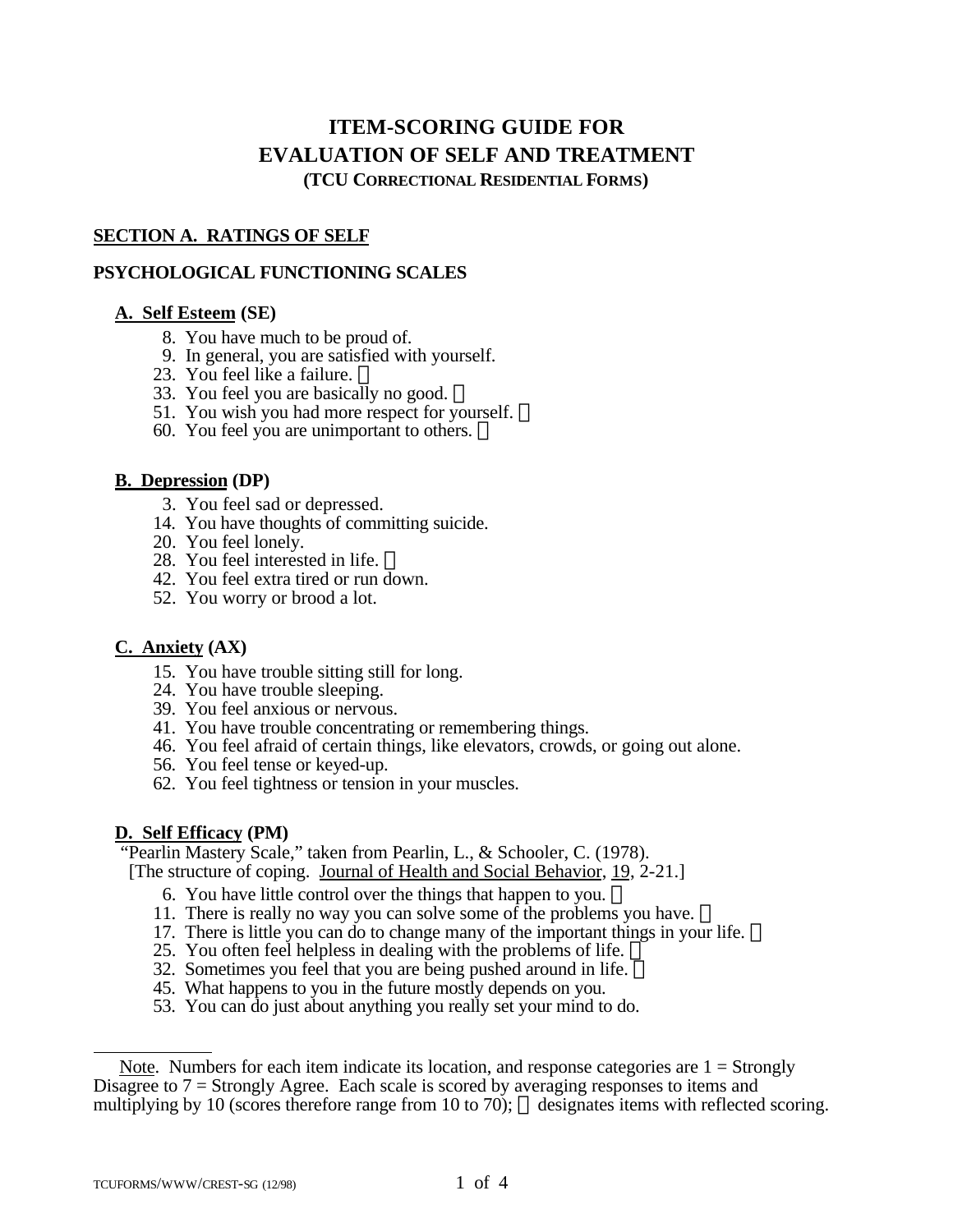#### **SOCIAL FUNCTIONING SCALES**

#### **E. Hostility (HS)**

- 13. You feel mistreated by other people.
- 16. You like others to feel afraid of you.
- 30. You have urges to fight or hurt others.
- 35. You have a hot temper.
- 40. Your temper gets you into fights or other trouble.
- 49. You get mad at other people easily.
- 55. You have carried weapons, like knives or guns.
- 61. You feel a lot of anger inside you.

#### **F. Risk Taking (RT)**

- 1. You like to take chances.
- 10. You like the "fast" life.
- 21. You like friends who are wild.
- 22. You like to do things that are strange or exciting.
- 31. You avoid anything dangerous.
- 48. You only do things that feel safe.
- 57. You are very careful and cautious.

#### **G. Social Conformity (SC)**

- 2. You feel people are important to you.
- 4. You feel honesty is required in every situation.
- 18. You have trouble following rules and laws. ®
- 27. You depend on "things" more than "people".
- 36. You keep the same friends for a long time.
- 43. You work hard to keep a job.
- 50. Your religious beliefs are very important in your life.
- 59. Taking care of your family is very important.

## **TREATMENT MOTIVATION SCALES**

#### **H. Treatment Readiness (TR)**

- 7. You have too many outside responsibilities now to be in this treatment program.
- 19. This treatment program seems too demanding for you.
- 29. This treatment may be your last chance to solve your drug problems.
- 34. This kind of treatment program will not be very helpful to you.
- 38. You plan to stay in this treatment program for awhile.
- 44. You are in this treatment program because someone else made you come. ®
- 54. This treatment program can really help you.
- 58. You want to be in a drug treatment program.

#### **I. External Pressures (EP – not scored as scale)**

- 5. You have serious drug related health problems.
- 12. You could be sent to jail or prison if you are not in treatment.
- 26. You feel a lot of pressure to be in treatment.
- 37. You have legal problems that require you to be in treatment.
- 47. You are concerned about legal problems.
- 63. You have family members who want you to be in treatment.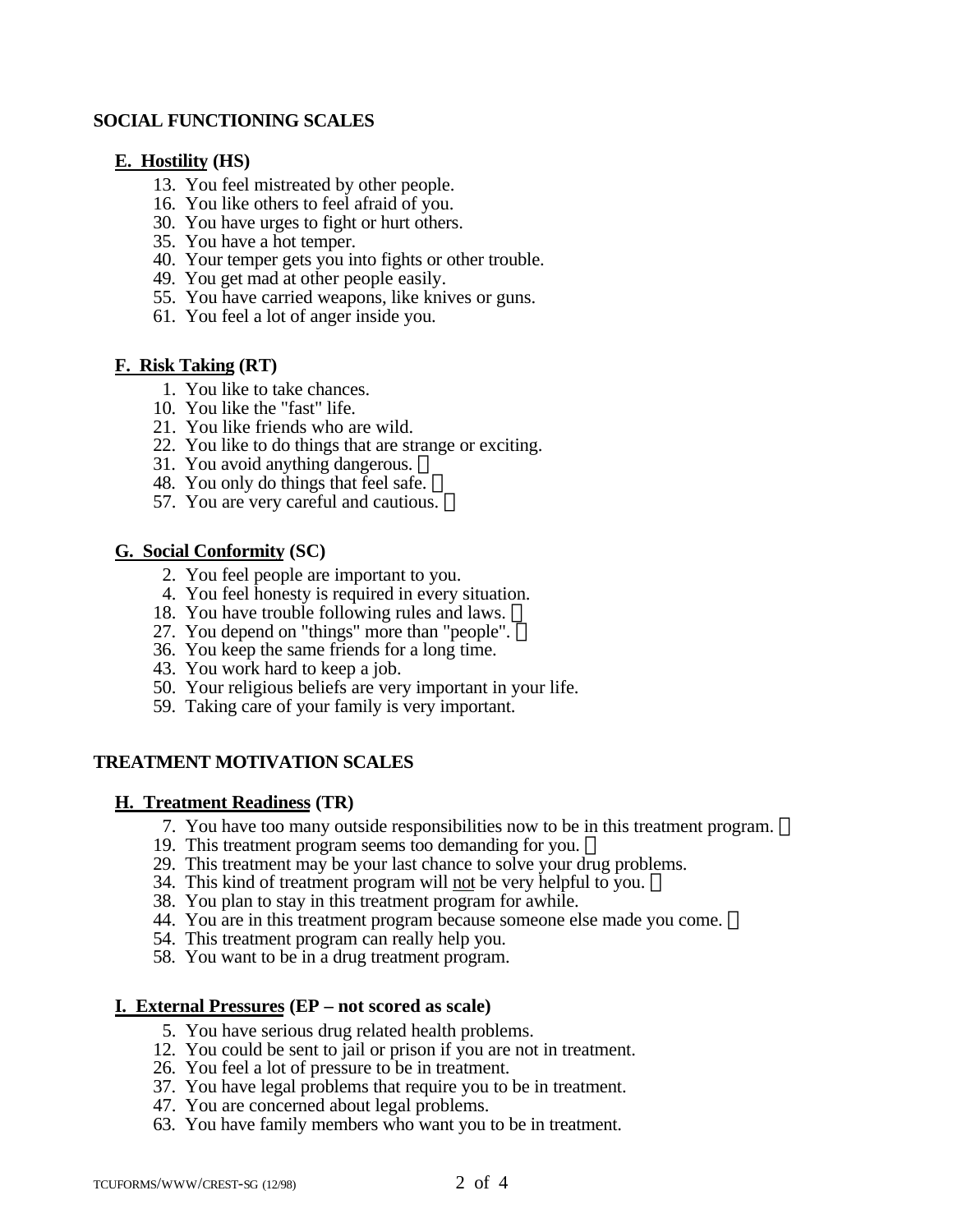## **SECTION B. RATINGS OF TREATMENT PROCESS**

## **PARTICIPATION IN TREATMENT**

"TC Client Progress Scales" adapted from De Leon, G. (1997). [Client Self-Rated Progress Checklist. New York: Center for Therapeutic Community Research.]

For application and measurement properties, see Hiller, M. L. (1996).

[Correlates of recidivism and relapse for parolees who received in-prison substance abuse treatment in Texas. Fort Worth: Texas Christian University.] and Melnick, G., De Leon, G., Thomas, G., Kressel, D., & Wexler, H. K. (1999). [Inmate motivation and participation in prison treatment programs (Manuscript submitted for publication).]

## **J. Therapeutic Engagement (TE)**

- 1. You feel and show concern for others during group counseling.
- 18. You accept being confronted by others during group counseling.
- 20. You confront others about their real feelings during group counseling.
- 22. You are willing to talk about your feelings during group counseling.
- 24. You say things to give support and understanding to others during group counseling.
- 26. You give honest feedback to others during group counseling.

## **K. Personal Progress (PP)**

- 8. You have made progress with your drug/alcohol problems.
- 11. You have made progress with your emotional or psychological issues.
- 14. You have made progress toward your treatment program goals.
- 28. You have made progress in understanding your feelings and how they can influence behavior.

## **L. Trust Group (TG)**

- 3. You trust the treatment staff.
- 5. You have developed positive trusting friendships while at this program.
- 30. You trust other clients in this program.
- 34. You trust the security staff.

## **M. Program Staff (PSF)**

- 7. The treatment staff cares about you and your problems.
- 10. The treatment staff is helpful to you.
- 13. The security staff cares about you and your problems.
- 16. The security staff is helpful to you.

## **COUNSELOR ATTITUDE AND BEHAVIOR**

## **N. Counselor Rapport (CR)**

- 2. Your counselors are easy to talk to.
- 19. Your counselors speak in a way that you understand.
- 21. Your counselors respect you and your opinions.
- 23. Your counselors understand your situation and problems.
- 25. You trust your counselors.
- 27. Your counselors help you view problems/situations realistically.
- 29. Your counselors focus your thinking and planning.
- 31. Your counselors make you feel foolish or ashamed.